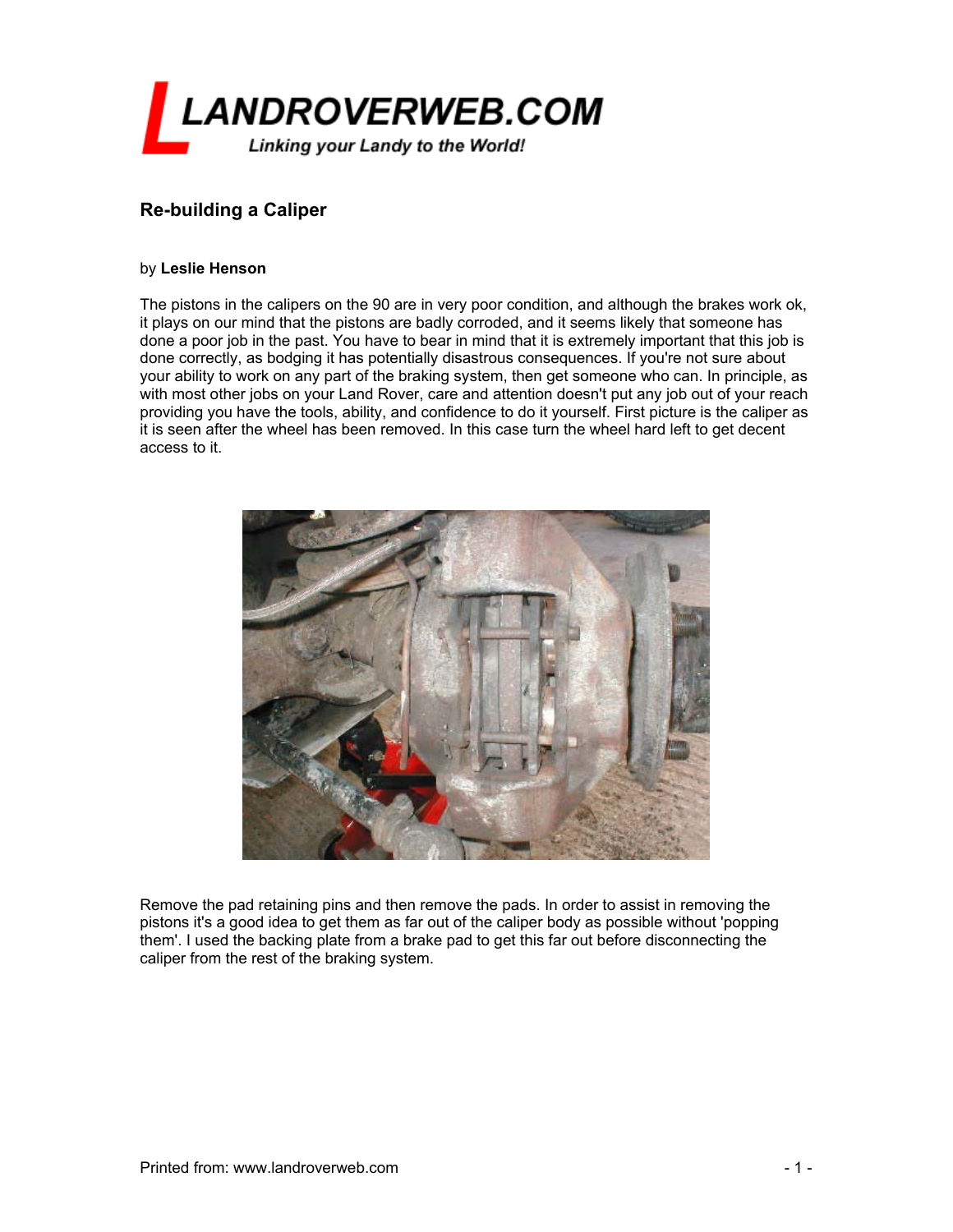

Disconnect the brake flexi-hose and then remove the short piece of brake pipe that goes down the side of the caliper. Also remove the bleed nipple and a fair amount of fluid will then drain out. Undo the two bolts that hold the caliper to the hub assembly and lift it away. A vice is handy to do this work for obvious reasons.



A while ago there was a comment someone made about how tight the bolts that hold the two halves of the caliper together should be. I used a torque wrench to undo the bolts, and it took 55 ft/lbs to undo them, so this is the figure I will use to re-assemble it again. I have to say that this may not be right, but I'm unable to find the correct figure, so I'm taking a bit of a risk here. Thread locking compound is also being used on re-assembly and personally I'm confident that all will be fine. Next picture is the two halves on the bench still with the old pistons in.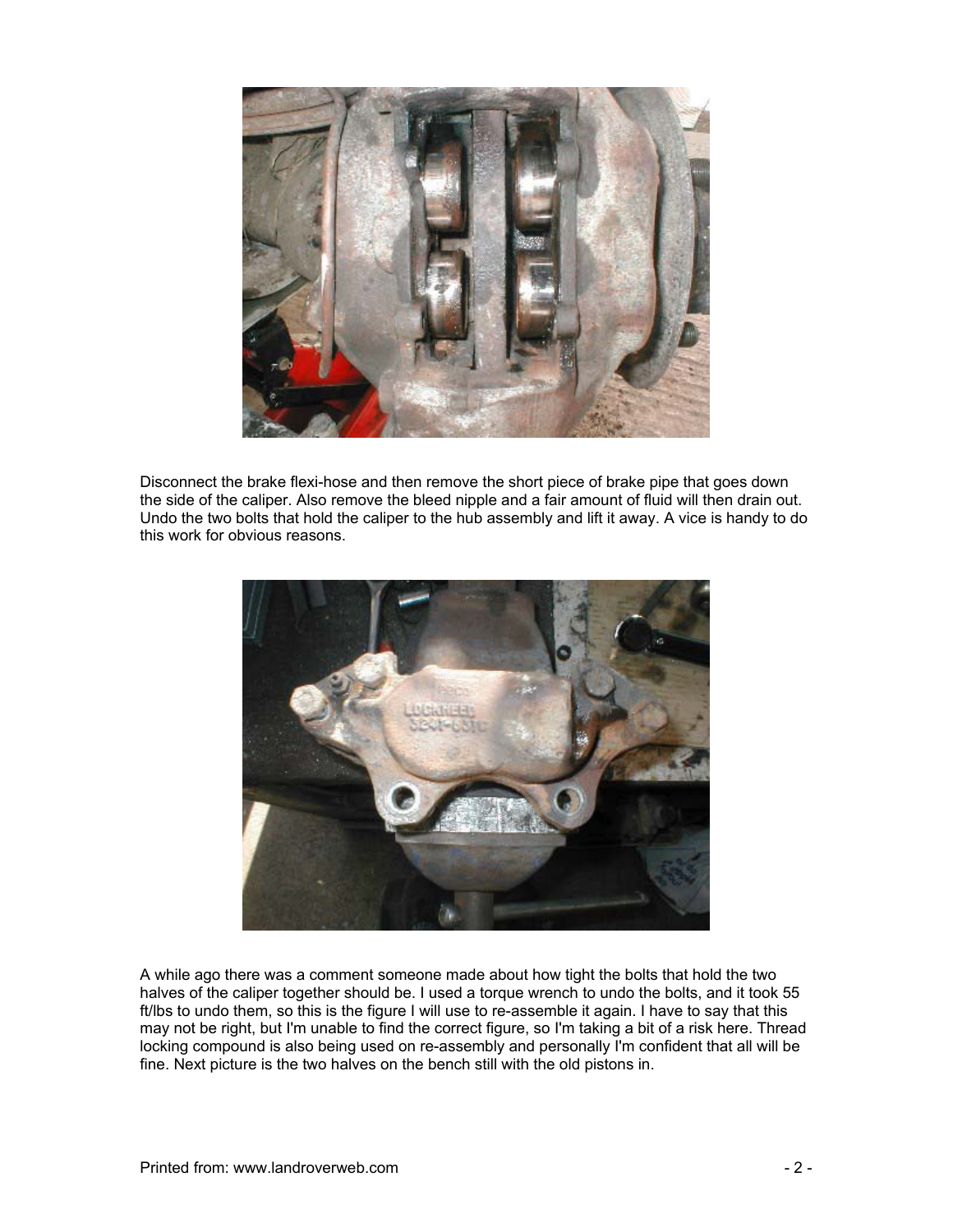Land Rover manual do say you should not to split the two halves but it will be very difficult to do this job otherwise. There are two small rubber seals between the two halves that must be replaced, but apart from that I don't see why the caliper can't be stripped right down as I have done. I've done this sort of work for customers in the past and have never had a problem. The last one I did was an 'H' Disco 200TDi and there have been no problems at all in the 7-months since I did the job.



Careful cleaning is now very important, the use of wire brushes in an angle grinder and electric drill will bring the cast iron up surprisingly well. Remember NOT to use anything abrasive inside the bores of the caliper.

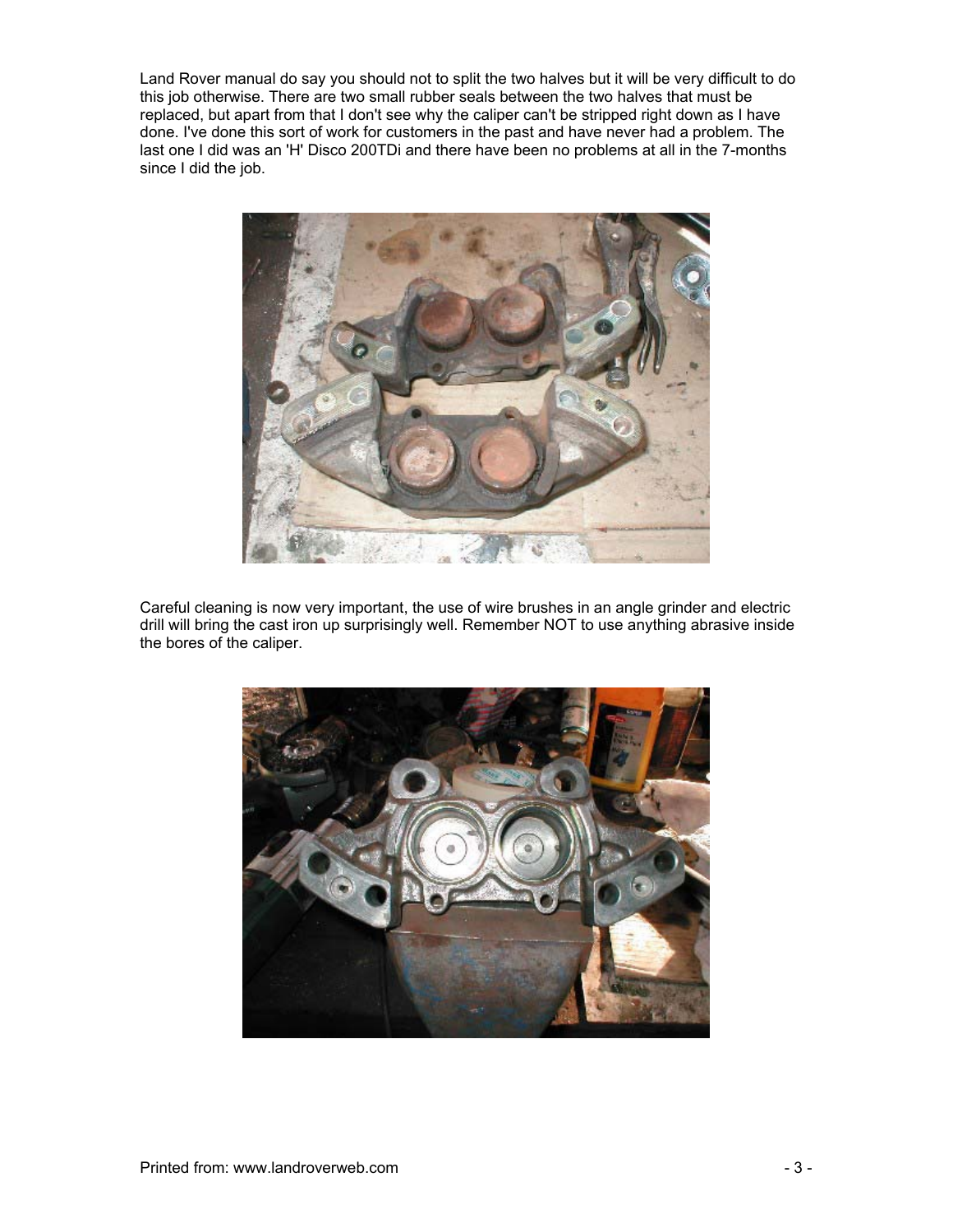This a 'set' of seals and a retainer for each piston. The thin steel ring is very difficult to get in place, so I used a socket just a bit larger than the diameter of the ring to get it in place. Because it's so easy to distort the ring (and therefore ruin it), I bought a spare set of seals so I had 4-more in case I made a mistake. As it turned out, I wrecked 2!



Here's what a set looks like. The seals are different, the one that sits in the groove at the top of each bore is solid and slightly thicker. The secondary seal is thinner and has a groove around the inside edge. If you are just replacing the seals and/or pistons, then lubricate everything with either brake fluid, or brake grease. I want to paint the calipers, so I have to fit the seals 'dry' at least initially, so as not to contaminate the caliper with brake fluid (oil).



A set of 4 standard pistons from Bearmach were £35.50 inc VAT plus the seal kit, which was about £4 inc VAT, so £40 per caliper for bits. £60 for a re-con one sounds cheap though, but then there is the satisfaction of knowing you did the job yourself I suppose.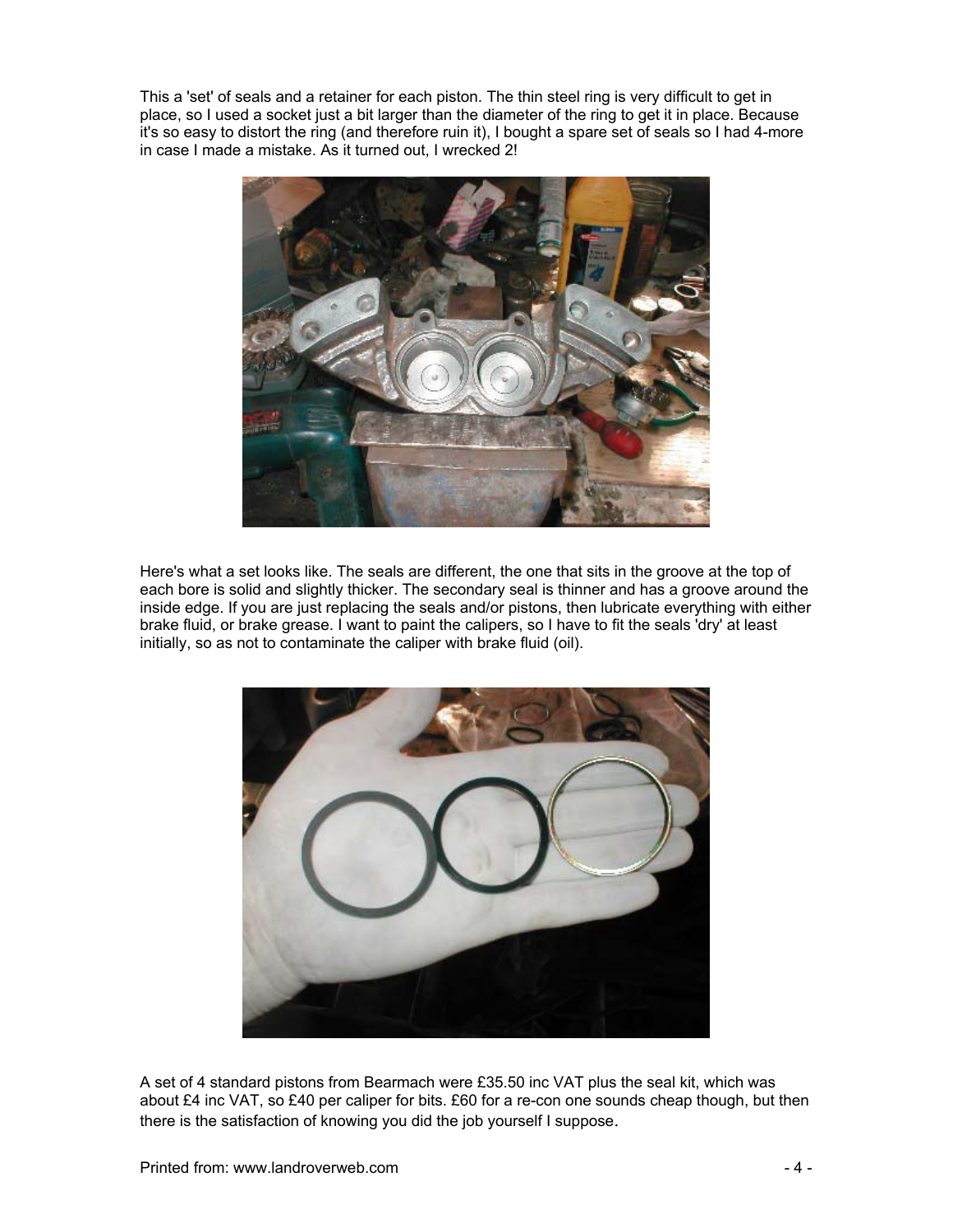As I want to paint the caliper, There are certain areas which have to remain bare metal, so a bit of careful masking is necessary.



Both halves are cleaned, de-greased, and masked where necessary. I used '5-wheel steel' spray paint as in the past it has proved very adequate for a variety of applications apart from wheels. Here are the freshly painted bits hanging up to dry.



Now the new seals can be lubricated with brake fluid and then pressed squarely in with hand pressure. There should be quite a bit of resistance, but the piston should go in smoothly. Here are the two halves all ready to be bolted back together.